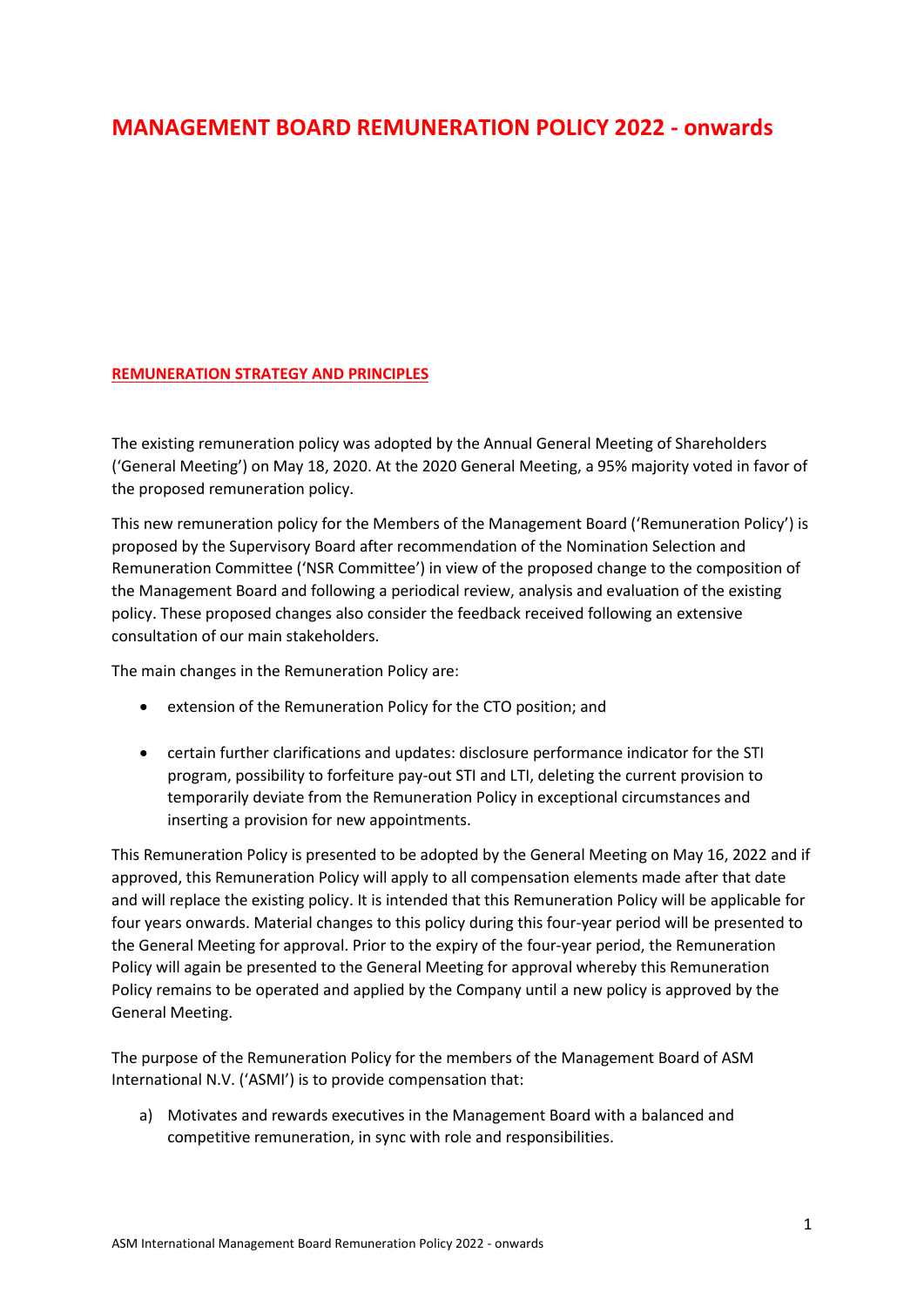- b) Allows ASMI to globally attract, reward and retain highly qualified executives with the required background, skills and experience to implement the strategy of ASMI in a highly competitive global industry.
- c) Ensures that short-term operational results and long term sustainable value creation are balanced.
- d) Is transparent, fair and reasonable and aligns the interests of ASMI, shareholders and other stakeholders in the medium and long-term to deliver sustainable performance in line with the strategy, purpose and values of ASMI.

ASMI's strategic objective is to realize profitable, sustainable growth by capitalizing on our innovative strength in deposition technologies and our strong relationships with key customers. ASM acts thereby as a responsible corporate citizen.

ASMI endeavors to ensure that this Remuneration Policy aligns with all policies and procedures and complies with both the Dutch Corporate Governance Code and applicable Dutch law.

ASMI aspires to high standards of corporate governance and ethics practices. Sound corporate governance is a key component of ASMI's culture, behavior, management and is consistent with our core values and purpose.

For this purpose, ASMI has defined key policies to ensure the highest standards in both the workplace and in all our business dealings. These policies include our Code of Business Conduct, Global Employment Standards, Whistleblower Policy, Rules concerning Insider Trading, Diversity Policy and Anti-Fraud Policy and are available on our corporate website for further review. ASMI's Global Employment Standards summarize the company's approach to respecting human rights. These standards reflect the principles laid out by the United Nations in the Guiding Principles on Business and Human Rights, and support the Responsible Business Alliance ('RBA') Code of Conduct framework.

ASMI's focus on Corporate Responsibility (CR) is clearly shown in its commitment to and expectations with regard to, health and safety, the environment, labor, ethics, and supply chain management. The Responsible Business Alliance Code of Conduct (the Code), as mentioned, has been adopted by ASMI and many of our customers. It is also our supply chain code of conduct and 100% of our critical and strategic suppliers have committed to the Code.

The Code evolves constantly to cover the most recent developments in responsible business practices, and follows multiple international expectations and standards, including: The OECD Guidelines for Multinational Enterprises; The Universal Declaration of Human Rights; and The ILO International Labor Standards and International Organization for Standardization (ISO).

However, responsibility is more than codes and standards. Responsibility is also about understanding stakeholder priorities, our material aspects, and integrating responsible business practices into our objectives, strategies, and processes. It is about finding new ways to develop, manufacture, and support our products with less risk to people and the environment. ASMI's employees are encouraged to contribute toward realization of our ZERO HARM! vision.

When operating the Remuneration Policy, the Supervisory Board analyses the possible outcomes of the variable remuneration elements and how those may affect the total remuneration of the Management Board. It considers the relative spread between minimum and maximum compensation based on the performance based components. In this respect regular scenario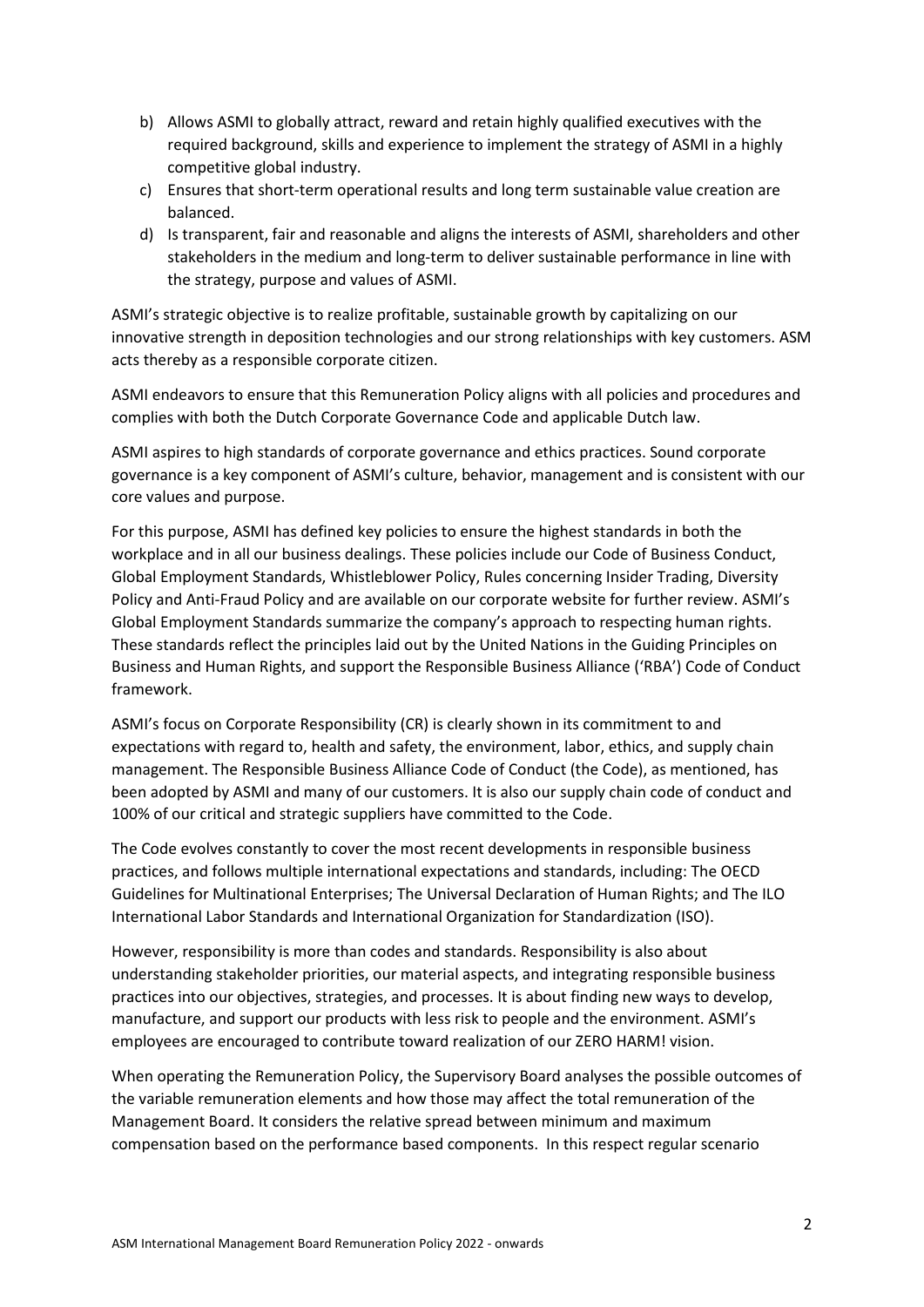analyses are undertaken whereby the development of the underlying share price of the ASMI shares is considered. This with due regard for the risks to which variable remuneration may expose ASMI.

The variable remuneration shall be linked to predetermined, assessable and influenceable targets, which are predominantly of a long-term nature and linked to the strategy, the values and the purpose of ASMI. In determining the actual remuneration of the Management Board, the Supervisory Board assesses the actual performance delivered based on the strategy, considers the application of our values "We care, We innovate, We deliver" and takes into account and considers the impact of the overall remuneration of the Management Board on the pay differentials within ASMI. This includes an annual relative comparison of the Management Board compensation at target and actual outcome, compared to Senior Executives and employee compensation at target and actual outcome (pay ratio). For this purpose, consideration is given to the pay ratio compared to the pay ratios of companies in the Remuneration peer group. When determining the remuneration, the NSR Committee obtains the views of the individual members of the Management Board relating to the level and structure of the remuneration. The perspectives below provide for the relative levels of fixed and variable remuneration of the members of the Management Board at target performance level:



The views of shareholders as expressed during the General Meeting or in dialogue with the largest stakeholders are considered when operating the Remuneration Policy. Finally, Works Council advice does not apply to ASMI.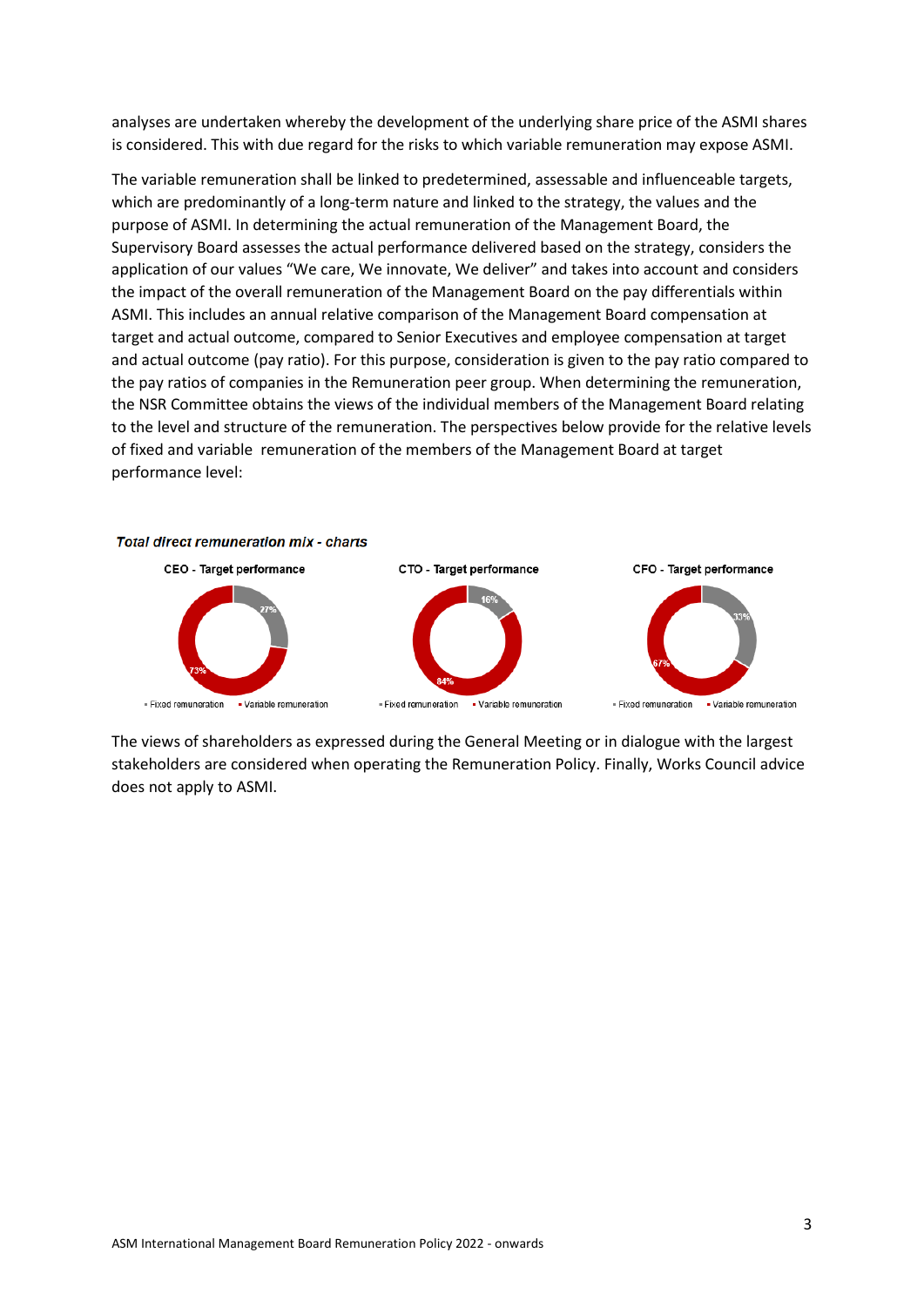### PEER GROUP AND MARKET POSITIONING

The level of remuneration of the members of the Management Board is determined based on a variety of factors, including periodic benchmark assessments provided by external, independent advisors. When determining the remuneration levels of the members of the Management Board, the NSR Committee considers the remuneration arrangements and levels for other employees in the Company (internal pay ratios), the external industry pay ratios and the views within society to ensure that the remuneration of the Management Board remains fair and reasonable. The level of the respective remuneration components for the members of the Management Board is based on a median market comparison with a group of peer companies that have been selected according to industry (complexity), size, competition and geographical presence ('Remuneration peer group').

In principle, the Supervisory Board will benchmark all elements of the remuneration of each member of the Management Board against the peer-group at least every two years. In setting the various remuneration elements and levels, the Supervisory Board may consider various factors, including industry, product and business knowledge, complexity of the role and responsibilities of the member of the Management Board member, local labor market practices and benchmark data, including potential geographical differences.

The Supervisory Board will conduct regular reviews of the peer group composition and make changes (add or remove companies) where deemed necessary in view of the fast moving business environment. However substantial changes of the Remuneration peer group related to changed criteria to determine the composition will be proposed to the General Meeting. The Remuneration peer group currently consists of the following 21 companies:

| Aalberts N.V.         | BE Semiconductor N.V.           | <b>MKS</b> instruments            | Teradyne Inc.          |
|-----------------------|---------------------------------|-----------------------------------|------------------------|
| Aixtron SE            | Dialog Semiconductor Plc        | ON Semiconductor Corp.            | Tom Tom N.V.           |
| Amkor Technology Inc. | Entegris, Inc.                  | Renishaw Plc                      | Veeco Instruments Inc. |
| AMS AG                | <b>KLA Tencor corporation</b>   | Siltronic AG                      |                        |
| Arcadis N.V.          | <b>LAM Research Corporation</b> | Soitec SA                         |                        |
| ASML Holding N.V.     | Microchip Technology Inc.       | <b>Spirent Communications Plc</b> |                        |

### TOTAL DIRECT COMPENSATION

The level and structure of the remuneration of the members of the Management Board are determined based on the Total Direct Compensation ('TDC'). The TDC consists of three elements:

- Base salary (fixed gross annual salary)
- Short Term Cash Incentive (performance based)
- Long Term Share Incentive (performance based)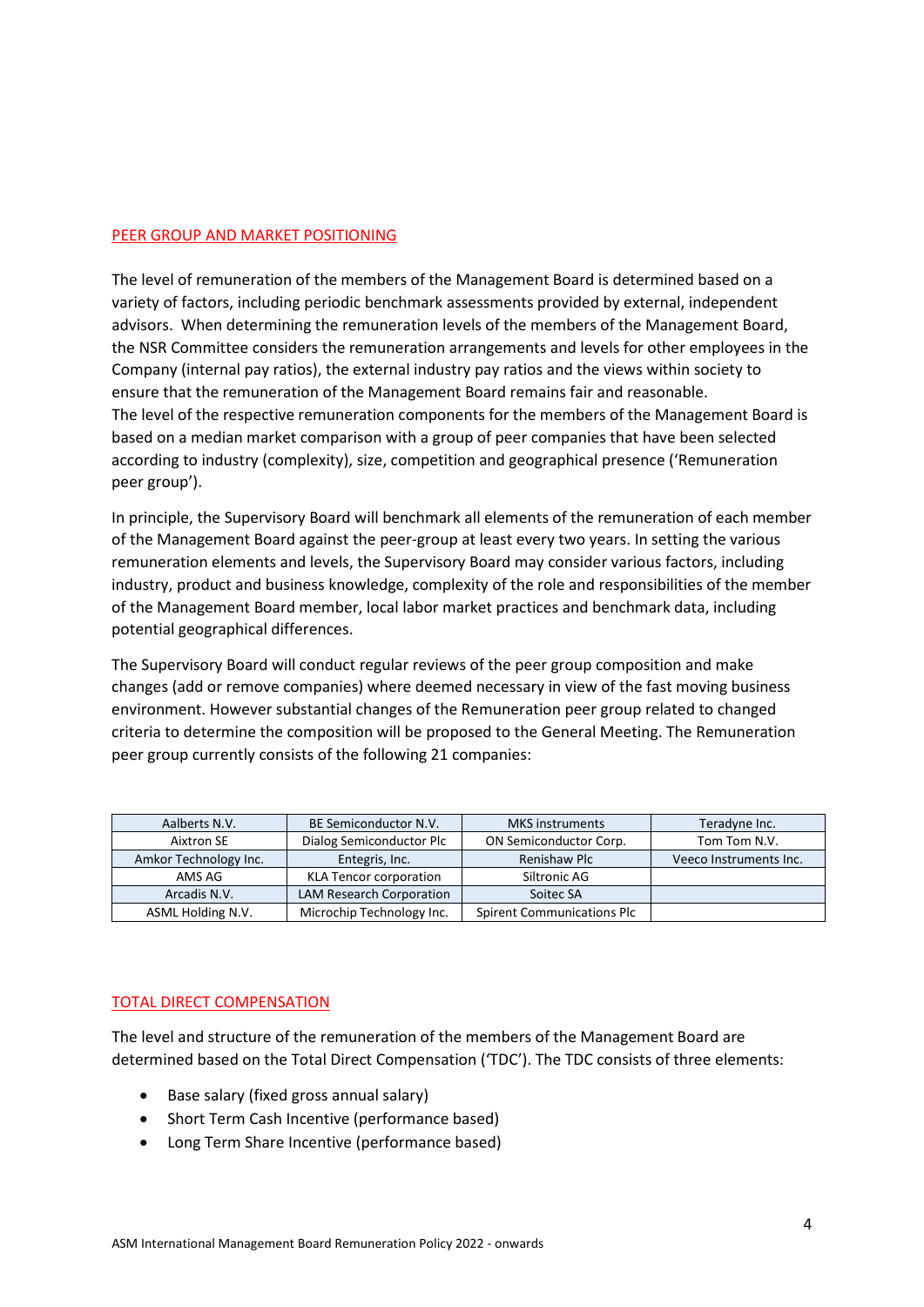Each element is described in more detail in this paragraph. Other remuneration elements operated are pension provisions and fringe benefits.

The level and structure of the remuneration of the Members of the Management Board are strongly tied to financial, operational and qualitative results, relevant to the long-term objectives and sustainability of ASMI and therefore predominantly performance based. The levels also refer to a competitive pay market.

The benchmark as mentioned in the peer group and market positioning is conducted every two years for the TDC level of the Management Board and geared to median market levels.

The remuneration of the Members of the Management Board is set and payable in euros, except for Members of the Management Board based in jurisdictions outside of the euro zone for which the remuneration is set and payable in local currency and might either be granted by ASMI in connection with the person being a member of the Management Board, or be granted by an affiliate company of ASMI in connection with the person being employed and/or providing services for such affiliate company.

# BASE SALARY

The base salary of the members of the Management Board is derived from the outcome of the benchmark analysis. Whilst benchmarking against the peer group is conducted every two years, the Supervisory Board reviews base salary on an annual basis and can, at their discretion, apply an annual increase to the base salary based on market movement as well as adjustments made by the peer group. The base salary level will be yearly disclosed in the Remuneration Report.

## SHORT TERM CASH INCENTIVE

The performance is measured against performance criteria, both financial and non-financial. Performance criteria are operated and defined by the Supervisory Board and may vary per member of the Management Board.

The CEO will be eligible for an annual, performance based, short-term cash incentive ('bonus') of up to 100% of the base salary in case of on target performance, and up to a maximum of 150% of base salary in case of outperformance.

Other members of the Management Board will be eligible for a bonus up to 80% of base salary for the CTO and 75% of base salary for the CFO in case of target performance, and up to a maximum of 125% in case of outperformance for the CTO and CFO respectively.

If the performance on the financial performance criteria or the non-financial performance criteria does not meet the threshold level (set at 70% of the target level), the related part of the bonus will be zero.

In case the financial performance of ASMI in any year does not warrant a bonus payout, the Supervisory Board will decide by discretion to decrease the bonus payout.

The bonus performance criteria are for 75% related to financial indicators and for 25% to nonfinancial indicators, for both CEO and other Members of the Management Board.

The financial performance criteria are predetermined prior to the start of the relevant performance year, based on the approved budget, and should be influenceable and assessable. They sustain the long-term strategy of ASMI. The financial indicators (75%) are: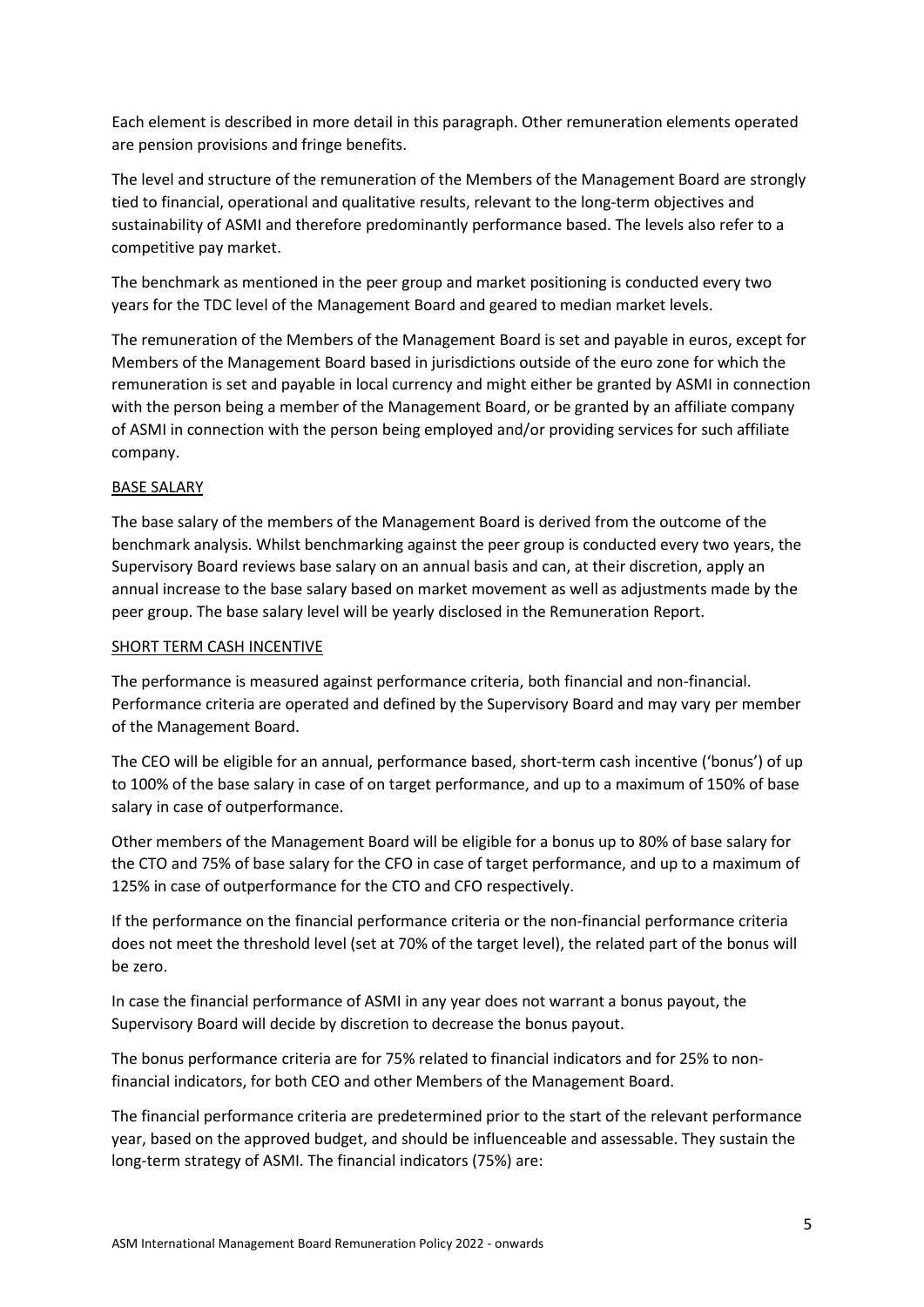| <b>Performance criteria</b> | weight           |
|-----------------------------|------------------|
| Sales                       | $1/2$ rd         |
| FRIT                        | $1/2$ rd         |
| Free Cash Flow              | 12 <sub>rd</sub> |

The Supervisory Board determines the Non-financial indicators (25%) prior to the start of the relevant financial year. The Supervisory Board sets challenging, but realistic target levels that directly impact and contribute to the long-term strategy of ASMI. The performance indicators used and their relative weighting will be disclosed in the Remuneration Report.

In general performance indicators are defined for the term of this policy. Material changes will be explained and proposed to the General Meeting for approval.

After the end of each financial year the achievement of the predetermined performance criteria set for the CEO and the other members of the Management Board are formally evaluated and determined by the NSR Committee. The NSR Committee prepares a proposal and recommendation for determination by the Supervisory Board to that effect.

The actual short-term incentive payout following the attainment of each of the (non) financial performance criteria is annually disclosed in the Remuneration Report.

# LONG TERM SHARE INCENTIVE

The number of performance shares granted for on target performance will be determined by the Supervisory Board preceding respective date of grant and relate to a Sales Growth compared to market and Average EBIT percentage measured over a three-year performance period and compared to a pre-defined reference plan. In order to define the number of shares to be granted annually a face value approach is applied.

The target level of the LTI is set at 165% of base salary for the CEO and at 450% of base salary for the current CTO -to be competitive in the US market- and at 125% of base salary for the CFO.

The maximum number of shares that will be granted in case of outperformance of the predetermined performance indicators is 150% of the number for on target performance. The number of shares granted will be zero in case none of the targets is met.

# *Performance period*

Granted shares will become unconditional after a period of three years ('Performance Period') on the award date, based on performance against two predetermined financial indicators and their weighting.

- The first indicator is Sales Growth compared to market, which is measured as the average own Sales Growth during the performance period, compared to the average Market Growth during the performance period (weighting 50%).
- The second is Average EBIT percentage, which is measured as the average EBIT over the performance period as a percentage of the average Sales (weighting 50%).

These predetermined performance criteria are set annually by the Supervisory Board prior to the grant date and may change over time. This only relates to new grants and is not applicable to outstanding grants.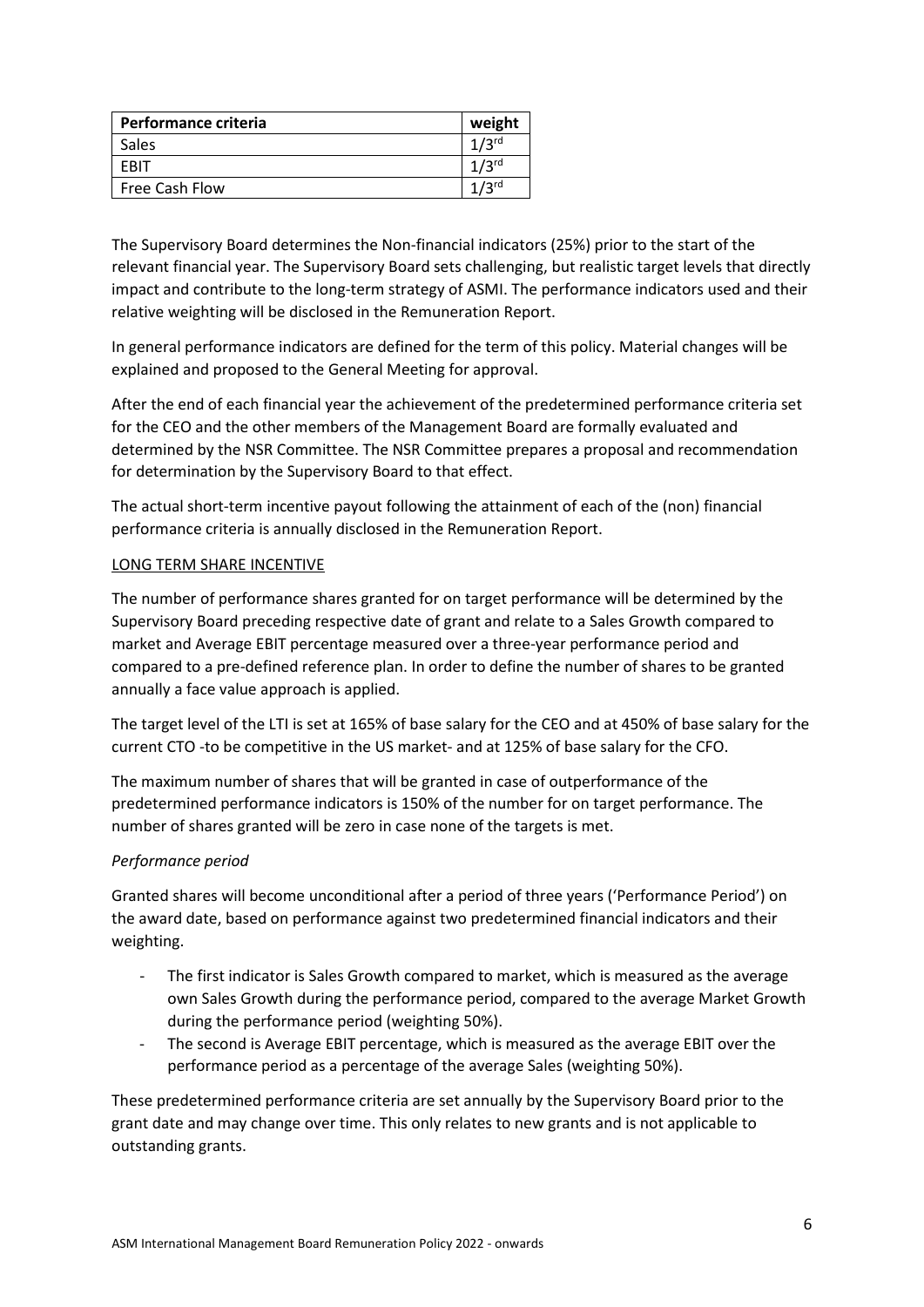After the end of each Performance Period the achievement of the predetermined performance targets set for the CEO and the other members of the Management Board are formally evaluated and determined by the NSR Committee. The NSR Committee prepares a proposal and recommendation for determination by the Supervisory Board to that effect.

The number of shares awarded on grant date and the number of shares that vested resulting from the attainment of the performance criteria following the Performance Period is yearly disclosed in the Remuneration Report.

### *Holding period and share ownership*

In order to show commitment to ASMI and align with shareholder interest, the CEO and other members of the Management Board, are required to hold the vested performance shares for two years ('Holding Period') after the vesting date.

In order to guarantee shareholder interests the CEO and other members of the Management Board should hold ASMI shares in value of at least twice the base salary as measured at the start of each financial year. This ownership of shares has to be created during the term of this policy. New members of the Management Board will have a four-year period to comply with this requirement from their date of appointment.

For paying applicable taxes upon vesting of performance shares, the members of the Management Board are allowed to sell sufficient vested performance shares or a net settlement of the vested performance shares may be operated to cover the withholding taxes payable at vesting

### PENSION PROVISIONS AND OTHER BENEFITS

The pension provisions for the CEO and other members of the Management Board consist of an industry wide or local (foreign) pension arrangement and of additional arrangements. The additional arrangement covers pension provisions for pensionable base salary amount in excess of the maximum amount insured under the industry wide arrangement. In general, the premium is funded by ASMI and the employee.

In addition, the CEO and other members of the Management Board are entitled to fringe benefits such as a company car, expense allowance, medical insurance, accident insurance and travel insurance.

The Supervisory Board will disclose yearly the premiums paid for pension and the fringe benefits in the Remuneration Report.

### MANAGEMENT SERVICE AGREEMENTS

### APPOINTMENT

All members of the Management Board have a written management services agreement. The members of the Management Board are appointed to the Management Board for a four-year period

#### TERMINATION OF SERVICE

All management services agreements with members of the Management Board contain specific provisions regarding benefits upon termination of those agreements.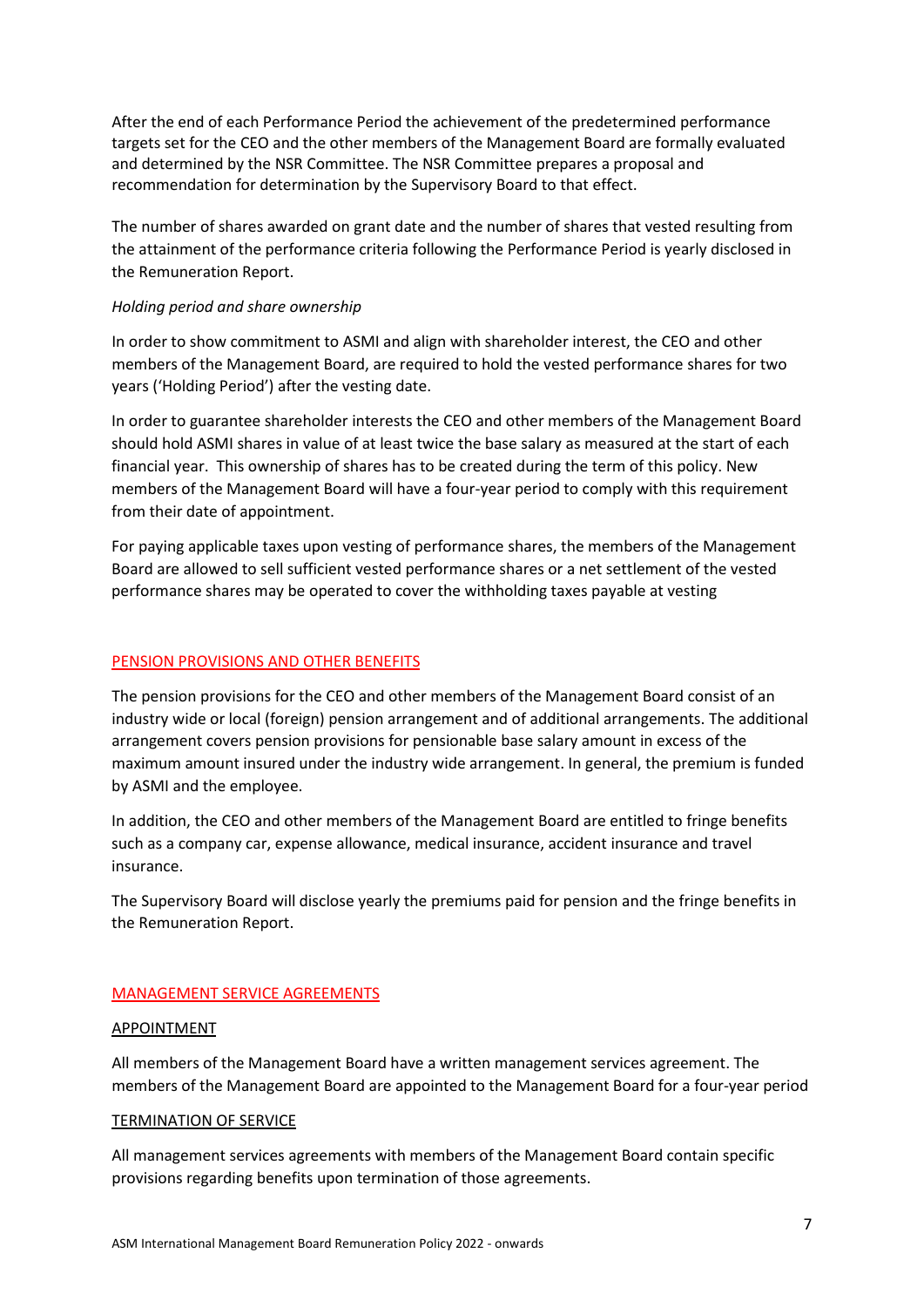If ASMI gives notice of termination of the agreement for reasons which are not exclusively or mainly found in acts or omissions on the side of the Management Board member or in case of a termination of the agreement of a Management Board member with mutual consent between such Management Board member and the Company, a severance amount equal to one year base salary will be made available upon the effective date of termination. The notice periods are set at six months if the termination of the agreement is initiated by ASMI and at three months if the member of the Management Board terminates the agreement.

For the short term cash incentive members of the Management Board will forfeit payout for the current cycle if not actively providing services on the last day of the performance year. A prorated amount may be paid in the event of the Management Board member's death, disability or retirement or equivalent (as approved by the Supervisory Board). Under the long-term share incentive, the Management Board members will forfeit their award if they are not actively providing services on the date of vesting as a result of: (i) given notice of termination for cause or (ii) voluntary resignation. An at target vesting may occur in the event of the Management Board member's death, disability or retirement or equivalent (as approved by the Supervisory Board).

### CHANGE OF CONTROL OVER THE COMPANY

All members of the Management Board are entitled to a severance amount equal to one year base salary including the Employer's annual pension contribution in the event ASM or its legal successor gives notice of termination due to a change of control or if the Management Board member gives notice of termination, which is directly related to such change of control and such notice is given within twelve months from the date on which the change of control occurs.

Furthermore, the Supervisory Board holds the discretionary power upon the occurrence of a change of control to determine as to whether or not the outstanding long term share incentive grants will be settled or will remain outstanding, subject to the attainment of the underlying predetermined criteria or exchanged into other instruments on a value for value basis.

### CLAW BACK AND ULTIMUM REMEDIUM

In exceptional circumstances the Supervisory Board will have the discretionary authority to recover any amount of paid bonus and awarded shares, if evidence shows payments and awards have been awarded based on incorrect financial or other data (claw back).

If a variable component conditionally awarded in a previous financial year would, in the opinion of the Supervisory Board, produces an unfair result due to extraordinary circumstances during the period in which the predetermined indicators have been or should have been achieved, the Supervisory Board has the authority to adjust the value of bonus and shares downwards or upwards (ultimum remedium).

The NSR Committee annually assesses whether no circumstances have been identified that result in any adjustments or clawback of variable remuneration.

### NEW APPOINTMENTS

The Supervisory Board may decide to grant a sign- on award in cash and/or shares, to compensate for the loss of remuneration that a new incoming Management Board member would face upon transfer, with due observance of the General Meeting's right of approval under section 2:135(5) DCC if the award is granted in shares. A sign-on award in shares will be disclosed prior to appointment and will be subject to appointment as a Management Board member by the General Meeting. Such a